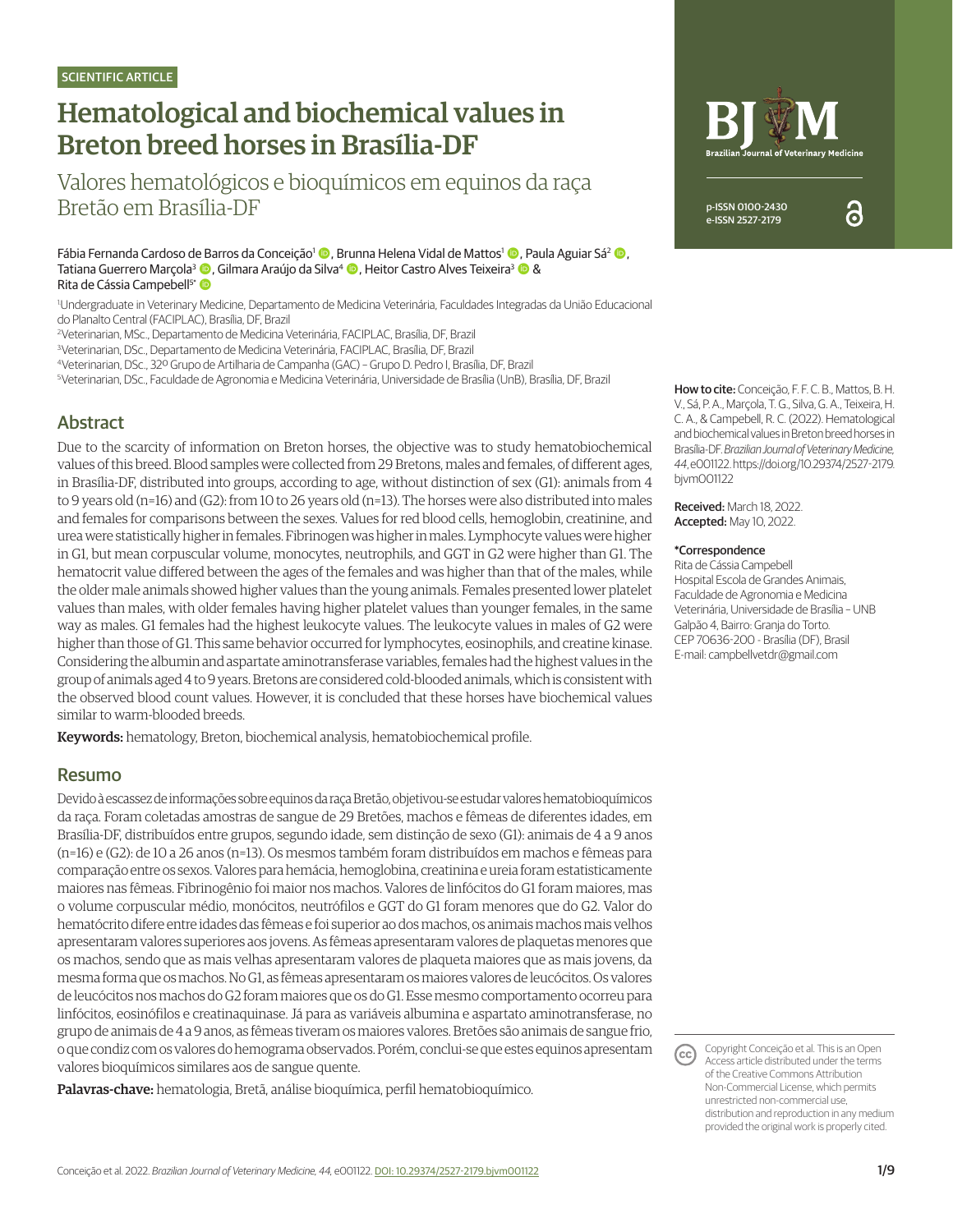#### **Introduction**

The use of horses is widespread throughout the world, and is based on specific characteristics of each breed, considering the purpose for which it is used. In Brazil, equideoculture is represented by several imported and national breeds (Associação Brasileira de Criadores do Cavalo Bretão, 2021). In order to obtain animals to pull artillery equipment, the Brazilian Army imported Breton stallions, and from subsequent extension programs, the breed was recognized and there was growing dissemination of these animals in the Brazilian equestrian environment (Cavalry Regiment of Guard [RCG], 2021).

The complete blood count (CBC) is a test that allows assessment of the animal's health (Dias et al., 2011; Miknienė et al., 2014), through evaluation of erythrocytes, leukocytes, and platelets, with the quantitative analysis performed by automated analyzers and qualitative analysis from the observation of blood smears (Cowell & Tyler, 2002). The biochemical profile is used in the indication of adaptive processes of the organism, in energy, protein, and mineral metabolism, in addition to providing subsidies in the interpretation of liver, kidney, pancreatic, bone, and muscular functioning (González & Silva, 2006).

Some factors influence hematological and biochemical parameters. These factors may be responsible for variations, such as the particularities of each animal: species, breed, age, and sex (Oliveira et al., 2016). Age is an important factor, resulting in different reference values for parameters in adult, juvenile, or neonate animals. Extrinsic factors refer to the management and environment in which horses are reared: climate, photoperiod, stress, and training (Oliveira et al., 2016; Paludo et al., 2002; Rezende et al., 2006). Several studies have been carried out to show the importance of the hematological and biochemical pattern for each region and breed, and it is extremely important to be aware of these alterations, which contribute to the clinical diagnosis.

Considering that there is a lack in the national literature of laboratory values for Breton horses, the current work seeks to establish the hematological and biochemical values of the breed, comparing them with the standards of the species, according to different age groups and sexes.

#### Material and methods

Twenty-nine Breton horses were used, males and females of different ages, belonging to the 32nd Field Artillery Group (GAC) of the Brazilian Army, in Brasília (DF). The animals were kept in individual pens, measuring 2.80 x 4.00 m, with side walls 1.90 m high, allowing communication between the pens. The animals received alfalfa hay (*Medicago sativa*) as voluminous twice a day (10 am and 4 pm) and commercial concentrate divided into three times a day (4 am, 1 pm, and 8 pm), with free access to water and mineral salt. The animals were adapted to the environment, climate, and handling. Previous examinations were performed, and no animals showed alterations in clinical parameters (heart rate, respiratory rate, and temperature), in addition, no animals were under or overweight, and the diet was adequate for the animals. The daily activities of the animals included cannon traction, trotting (15 to 20 km), and cart traction. The animals were divided into two experimental groups, according to age, without distinction of sex (G1): animals from 4 to 9 years old (n=16) and (G2): animals from 10 to 26 years old (n=13). The same animals were also divided into two experimental groups, males (n=22) and females (n=7), for comparisons between the sexes.

The research in question was approved by the UNICEPLAC Ethics Committee on the Use of Animals (License 021/2016). All blood samples were collected in the morning, after the supply of food, before the animals started work, by venipuncture of the jugular vein, with 40x12 needles and 5mL syringes. The needles were uncoupled and the volume transferred to two tubes, one containing ethylenediaminetetraacetic anticoagulant (EDTA) and the other without anticoagulant. Every procedure was preceded by local antisepsis with iodized alcohol. Subsequently, the samples were conditioned in styrofoam containing ice, and immediately sent to the Clinical Analysis Laboratory of UNICEPLAC for hematological and biochemical analysis.

The blood with EDTA was analyzed using SDH-5 equipment (Labtest®- Brazil) to check the following hematological standards: hematocrit (Ht), mean corpuscular volume (MCV), red blood cell count (RBC), hemoglobin (Hb), of mean corpuscular hemoglobin (MCHC), and total leukocyte count (WBC), quantitatively and semi-automatically. Blood smears were also performed on glass slides and stained with panoptic to perform the differential leukocyte count and platelet count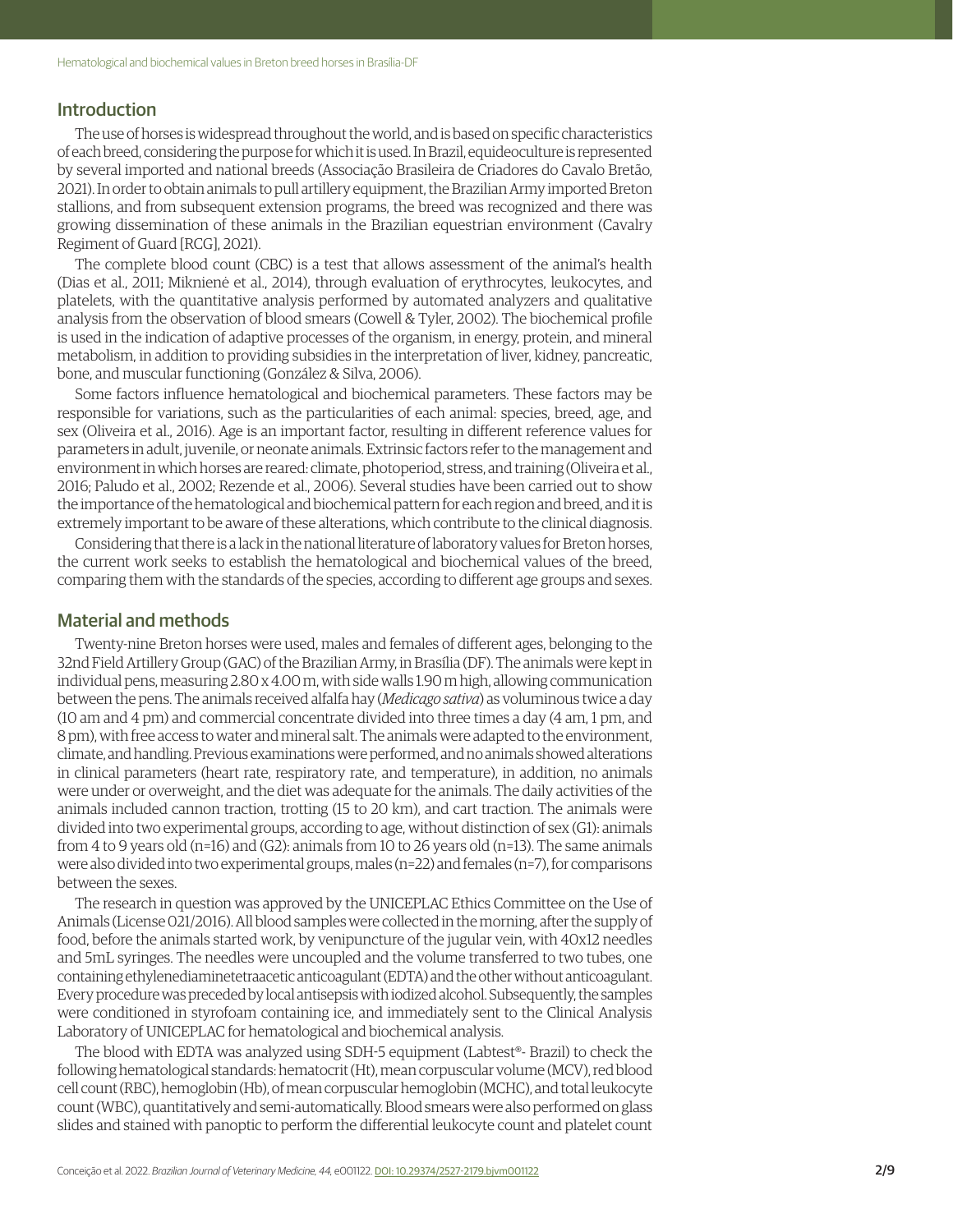(PLT). To measure total protein and fibrinogen, a portable refractometer was used. To analyze the biochemical profile, the samples without EDTA were centrifuged to obtain the serum, and the following variables were analyzed: aspartate aminotransferase (AST), creatine kinase (CK), urea, creatinine, gamma glutamyl transferase (GGT), total plasma proteins (TP), and albumin, which were measured with automatic equipment Labmax 100 (Labtest® – Brazil) using the respective Labtest® reagents.

To test the effect of the factors Age (group 1 = 4 to 9 years and group 2 = 10 to 26 years) and Sex (Female and Male) on various biochemical and hematological measurements collected from Breton horses, analysis of variance was used. Since in this experiment different measures are collected from the same individual (measurements in triplicate) and there is an imbalance between the number of individuals in the group of females and males, the use of classical analysis of variance (ANOVA) could undermine the assumptions about independence between observations, normal distribution of errors, and homoscedasticity of variance, and consequently generate unreliable results. Thus, to ensure the quality of the final statistical results, it was decided to include the repeated measure on the same individuals as a random effect in the analysis of variance, which is characterized as Mixed ANOVA. When the normal distribution did not accommodate the variability of the data well, better probability distributions were sought through generalized linear models (ANODEV). Whether using ANOVA or ANODEV, classical or mixed, the objective was to separate the biochemical and hematological variables as follows: 1) variables influenced only by sex 2) variables influenced only by age 3) variables influenced by sex and age, without interaction 4) variables influenced by sex and age, with interaction. The analyses were developed in the R statistical language program, and the significance level adopted in all analyses was 5%.

#### **Results**

The results obtained for the Breton breed, irrespective of sex and age, are shown in Tables 1-2, where the hematological and biochemical range can be observed.

Regarding sex, the variables RBC, Hb, fibrinogen, creatinine, and urea presented statistical differences between females and males of the animals under study, as shown in Table 3. In most cases, on average, the values were higher in females, with the exception of fibrinogen, which was higher in males.

Regarding age, the lymphocyte values of G1 were statistically higher (p <0.0001) than the values of G2. The values of MCV (p<0.0001), monocytes (p=0.003855), neutrophils (p<0.0001), and GGT (p=0.00335) in G1 were lower when compared to G2 (Table 4).

The variables Ht, PLT, and MON were influenced by age and sex, with no interaction (Table 5). For Ht, in both age groups, females showed statistically higher values than males. The males in G2 showed higher values than the males in G1, unlike the female age groups, which statistically showed the same value. For platelets, females had lower values than males within each age group. In both sexes, G2 demonstrated higher values than G1. In relation to MON, males showed higher values than females, within each age group. However, when comparing animals of the same sex between age groups, G2 presented higher MON values.

Some variables were influenced by sex and age, with interactions between them (Table 6). Within G1, females had the highest LEU values, with the opposite occurring for G2, where males had the highest values. This same behavior occurred for the absolute values of lymphocytes and eosinophils, for the relative values of eosinophils, and for CK. Differently, for the albumin and AST variables, while for G1, females obtained the highest values, in G2 they had the lowest values.

#### **Discussion**

For each breed there is a specific hematobiochemical profile according to origin and functionality. In this study, Breton animals were used, which, according to Pađen et al. (2014) are cold-blooded animals. The blood count values observed in the Breton horses used in this work match this classification, considering that these horses have a docile temperament and a low metabolic rate (Orozco et al., 2007). The samples were analyzed in triplicate to increase reliability and eliminate undesirable effects (Anjos, 2008), making it possible to establish the variability (standard deviation) in the analysis technique and safe limits for significant data. To avoid the disadvantage of blood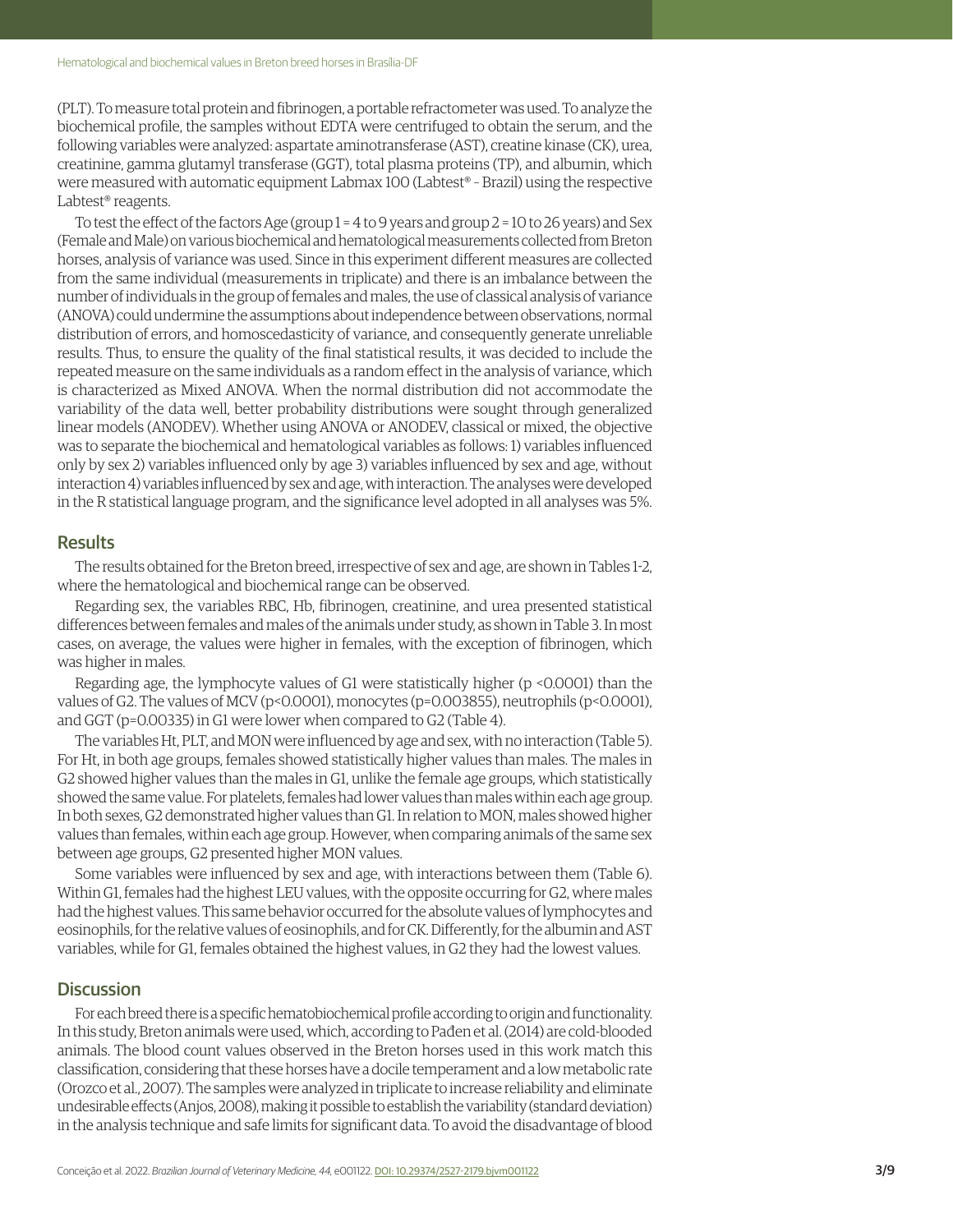| <b>Variables</b>                                           |                      | (Mean $\pm$ Standard deviation) | <b>Interval</b>  |                 |  |
|------------------------------------------------------------|----------------------|---------------------------------|------------------|-----------------|--|
| RBC (x10 <sup>6</sup> /mm <sup>3</sup> )                   | $7.24 \pm 0.94$      |                                 | 6.44 - 9.41      |                 |  |
| Hb(g/dL)                                                   | $11.11 \pm 1.34$     |                                 |                  | $10.30 - 14.56$ |  |
| $Ht$ (%)                                                   | $35.19 \pm 3.82$     |                                 | 32.96 - 46.85    |                 |  |
| MCV(fL)                                                    | $47.78 \pm 8.58$     |                                 | $46 - 55$        |                 |  |
| MCHC (g/dl)                                                | $31.40 \pm 0.7$      |                                 | $30.8 - 32.73$   |                 |  |
| TP(g/dL)                                                   | $6.84 \pm 0.48$      |                                 | $6.4 - 7.8$      |                 |  |
| Fibrinogen (mg/<br>$dL$ ) (mg/ $dL$ ) $dL$ <sup>-1</sup> ) | $0.43 \pm 0.28$      |                                 | $0.2 - 1$        |                 |  |
| PLT(x10 <sup>3</sup> )                                     | $124,200 \pm 30,030$ |                                 | 100,000 - 87,750 |                 |  |
| LEUC $(10^3/\mu L)$                                        | $7,571 \pm 1,560$    |                                 | $6,670 - 11,248$ |                 |  |
|                                                            | %                    | Absolute                        | %                | Absolute        |  |
| NEU $(10^3/\mu L)$                                         | $60.54 \pm 12.65$    | $4.613 \pm 1481$                | $51 - 86$        | $3.515 - 7.987$ |  |
| $LYMP(103/\mu L)$                                          | $35 \pm 12$          | $2.629 \pm 1034$                | $27 - 65$        | $1.853 - 5.231$ |  |
| MON(10 <sup>3</sup> /μL)                                   | $1.34 \pm 1.24$      | $98 \pm 90$                     | $O - 4.77$       | $0 - 343$       |  |
| $EON(103/\mu L)$                                           | $2.9 \pm 2.53$       | $228 \pm 219$                   | $1 - 9.77$       | 74 - 858        |  |
| BAS $(103/\mu L)$                                          | $0.17 \pm 0.43$      | $11 \pm 29$                     | $O - 1.77$       | $0 - 99$        |  |

Table 1. Mean  $\pm$  standard deviation values of hematological data in Breton horses, regardless of age and sex.

RBC = red blood cell; Hb = hemoglobin; Ht = hematocrit; MCV = Mean Corpuscular Volume; MCHC = mean corpuscular hemoglobin concentration; TP = total plasma proteins; PLT = platelets; LEUC = leukocytes; NEU = neutrophils; LYMP = lymphocytes; MON = monocytes; EON = eosinophils; BAS = basophil.

Table 2. Mean  $\pm$  standard deviation values of biochemical data in Breton horses, regardless of age and sex.

| <b>Variables</b>   | (Mean $\pm$ Standard deviation) | <b>Interval</b> |  |
|--------------------|---------------------------------|-----------------|--|
| Proteins $(g/dL)$  | $8.32 \pm 0.70$                 | 7.86 - 9.55     |  |
| Albumin $(g/dL)$   | $2.95 \pm 0.28$                 | $2.77 - 3.56$   |  |
| Urea $(mg/dL)$     | $35.01 \pm 12.92$               | 26.00 - 73.15   |  |
| Creatinine (mg/dL) | $1.48 \pm 0.31$                 | $1.18 - 2.17$   |  |
| GGT(U/L)           | $17.95 \pm 8.66$                | $13.00 - 43.05$ |  |
| AST(U/L)           | $341 \pm 101$                   | 278.25 - 700.63 |  |
| $CK$ (U/L)         | $195.88 \pm 79.61$              | 142.00 - 468.40 |  |

GGT = gamma glutamyl transferase; AST = aspartate aminotransferase; CK = creatine kinase.

Table 3. Means  $\pm$  standard deviation of measurements that showed an effect of sex, according to the analysis of variance.

| <b>Variables</b>     | <b>Females</b>                 | <b>Males</b>                 |
|----------------------|--------------------------------|------------------------------|
| $RBC(x10^6/mm^3)$    | $7.53 \pm 0.91$ <sup>a</sup>   | $7.14 \pm 0.94^b$            |
| Hb(g/dL)             | $11.54 \pm 1.06^a$             | $1097 \pm 141$ <sup>b</sup>  |
| Fibrinogen (mg/dL)   | $0.34 \pm 0.23^b$              | $0.45 \pm 0.29$ <sup>a</sup> |
| Creatinine $(mg/dL)$ | $1.66 \pm 0.32$ <sup>a</sup>   | $1.39 \pm 0.26^b$            |
| Urea $(mg/dL)$       | $40.33 \pm 17.14$ <sup>a</sup> | 34.18 ±12.24 <sup>b</sup>    |

RBC = red blood cell; Hb = hemoglobin. Different letters indicate a significant difference (P < 0.05).

collection using the vacuum system, a 40x12 needle and a 5 mL syringe were used for collection, with blood transfer to the tubes in a short time interval, in order to prevent hemolysis, as there was no pressure exerted by the vacuum, preventing cells from colliding due to the high speed,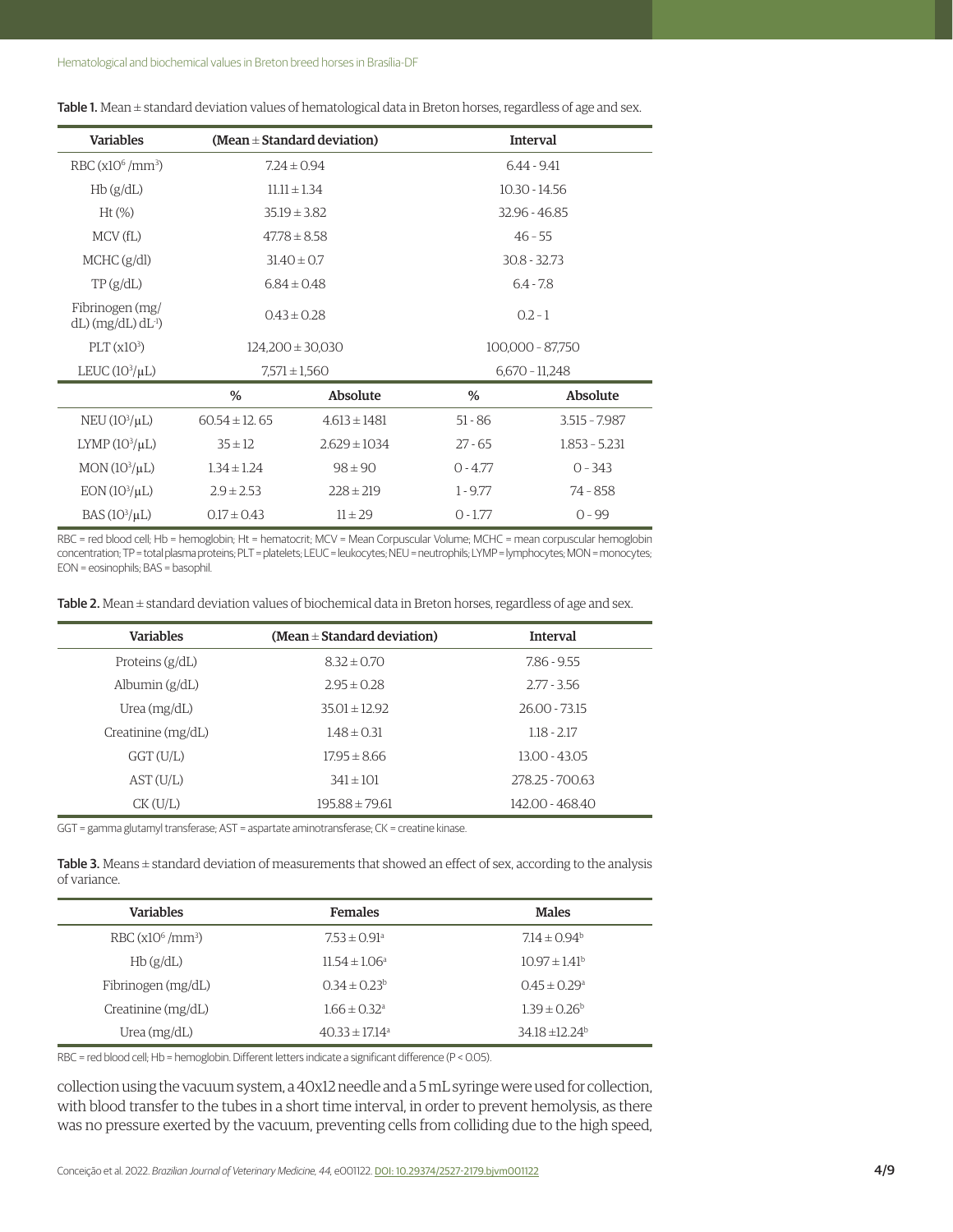Table 4. Means  $\pm$  standard deviation of measurements that showed an effect of age, according to analysis of variance.

| <b>Variables</b> | G1(4 to 9 years)                           | G <sub>2</sub> (10 to 26 years)                       |
|------------------|--------------------------------------------|-------------------------------------------------------|
| MCV(fL)          | $45.15 \pm 10.54^b$                        | $51.03 \pm 3.42^a$                                    |
| MON (absolute)   | $78.52 \pm 72.97$<br>$(median = 72.5)^{b}$ | $122.97 \pm 104.70$<br>(median = $106$ ) <sup>a</sup> |
| <b>LYMP</b>      | $4046 \pm 1174$ <sup>a</sup>               | $28.62 \pm 9.58$ <sup>b</sup>                         |
| <b>NEU</b>       | $55.25 \pm 11.80^b$                        | $67.05 \pm 10.74$ <sup>a</sup>                        |
| NEU (absolute)   | $4267.09 \pm 1197.03^b$                    | $503768 \pm 1706.09$ <sup>a</sup>                     |
| GGT              | $15.13 \pm 6.04^b$                         | 20.41±10.94ª                                          |

MVC = mean corpuscular volume; MON = monocytes; LYMP = lymphocytes; NEU = neutrophils; GGT = gamma glutamyl transferase. Different letters indicate significant statistical difference (P < 0.05).

Table 5. Means  $\pm$  standard deviation of measurements that showed an effect of age and sex (no interaction), according to analysis of variance.

| <b>Variables</b> | G1(4 to 9 years)           |                      | G <sub>2</sub> (10 to 26 years)  |                                  | P-Value              |
|------------------|----------------------------|----------------------|----------------------------------|----------------------------------|----------------------|
|                  | <b>Females</b>             | <b>Males</b>         | <b>Females</b>                   | Males                            | Age; Sex             |
| $HT(\% )$        | $36.92 \pm 3.46^a$         | $33.79 \pm 1.99^b$   | $37.01 \pm 4.47$ <sup>a*</sup>   | $35.65 \pm 4.91$ <sup>b*</sup>   | 0.000224<br>0.001105 |
| PI.T             | $102.71 \pm 16.29^{\circ}$ | $122.36 \pm 33.11^a$ | $116.39 \pm 19.73$ <sup>b*</sup> | $137.33 \pm 27.94$ <sup>a*</sup> | 0.00400;<br>0.00715  |
| <b>MON</b>       | $0.75 \pm 0.62^b$          | $1.11 \pm 1.06^a$    | $0.89 \pm 0.78$ <sup>b*</sup>    | $2.00 \pm 1.49$ <sup>a*</sup>    | 0.003855<br>0.023030 |

HT = hematocrit; PLT = platelets; MON = monocytes. Different letters compare sex within each age group. \*Same-sex animals that differ between age groups (P<0.05).

Table 6. Means  $\pm$  standard deviation that showed an effect of age and sex (with interaction), according to analysis of variance.

| <b>Variables</b> | G1                              | (4 to 9 years)<br>G <sub>2</sub> |                                  | (10 to 26 years)                  |
|------------------|---------------------------------|----------------------------------|----------------------------------|-----------------------------------|
|                  | <b>Females</b>                  | <b>Males</b>                     | <b>Females</b>                   | <b>Males</b>                      |
| LEU              | $894083 \pm 176120^{\circ}$     | $730500 \pm 87340^b$             | $6958.89 \pm 562.30^b$           | $752700 \pm 2032.75$ <sup>a</sup> |
| $LYMP$ (abs.)    | $402654 \pm 91335$ <sup>a</sup> | $280827 \pm 91487$ <sup>b</sup>  | $215369 \pm 77028$ <sup>a</sup>  | $199750 \pm 62405$ <sup>a</sup>   |
| EOS.             | $408 \pm 239$ <sup>a</sup>      | $2.94 \pm 2.67^{\circ}$          | $2.22 \pm 1.72^b$                | $2.57 \pm 2.60$ <sup>a</sup>      |
| $EOS$ (abs.)     | $36554 \pm 21259$ <sup>a</sup>  | $21611 \pm 20257$                | $15052 \pm 11635$                | $209.29 \pm 250.95$ <sup>a</sup>  |
| Albumin          | $2.91 \pm 0.34^b$               | $2.97 \pm 0.26$ <sup>a</sup>     | $2.99 \pm 0.19^a$                | $2.88 \pm 0.29^b$                 |
| <b>AST</b>       | $300.83 \pm 102.86^b$           | $361.78 \pm 114.59$ <sup>a</sup> | $363.25 \pm 164.22$ <sup>a</sup> | $319.63 \pm 61.76^b$              |
| СK               | $288.50 \pm 152.06^a$           | $192.11 \pm 6743$ <sup>b</sup>   | $173.56 \pm 75.01^{\circ}$       | $177.67 \pm 38.33$ <sup>a</sup>   |

LEU = leukocytes; EOS = eosinophils; AST = aspartate aminotransferase; CK = creatine kinase. Different letters indicate that the means between the sexes within each age group differ statistically at the 5% level of significance.

and the needle gauge minimized damage to cellular elements and the blood vessel, as reported by Brockus (2011). According to research carried out by Paludo et al. (2002) and Rezende et al. (2006), Bretons are adapted to the confinement and the exercises allied to the dry and hot climate of the Federal District. The collection of samples before exercise and in the morning, in an environment to which the animals were accustomed, reduced the chances of liquid losses through sweating and respiratory tract, or of splenic contraction due to stress, consequently avoiding the reduction of blood plasma volume, hemoconcentration, and increased hematocrit (Oliveira et al., 2016).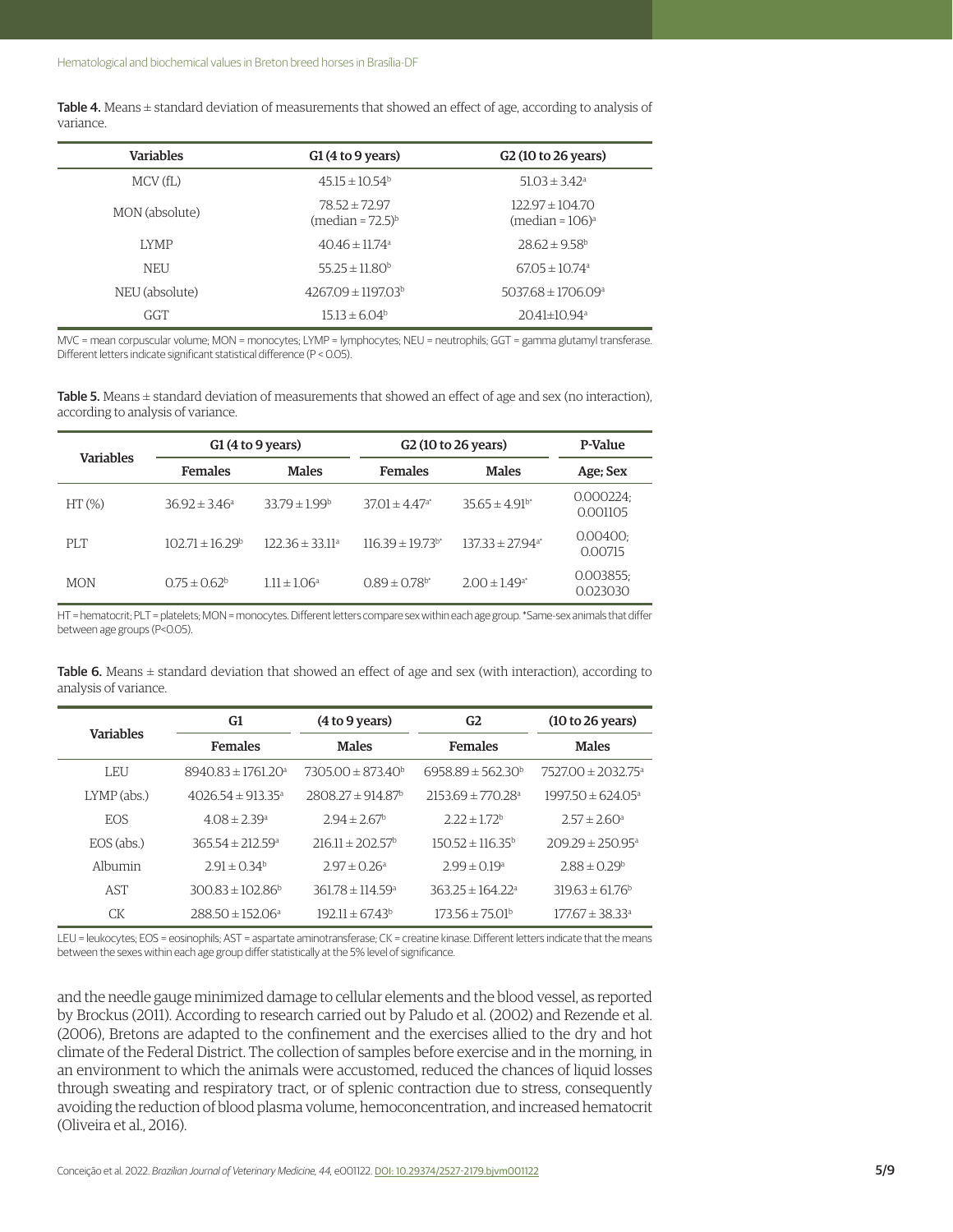The studies closest to the current research for Bretons, without distinction of sex and age, are by Paludo et al. (2002), who studied Thoroughbred Race, Brazilian Equestrian, and Breton horses between 4 and 13 years old. As in the current methodology, the Breton group that was evaluated at 6:00 am, before exercise, presented similar values; Leuc of 6.41 (±0.96 mm3 ), RBC  $6.67$  (±1,28 x 10 $^6$  mm $^3$ ), Hb 10.4 (± 0.63 g/dL), Ht 32.17 (±5.78%), and TP 6.33 (±0.42 g/dL).

Although no studies have compared leukograms of warm-blooded and cold-blooded horses, the ranges found for monocytes (0-343 mm<sup>3</sup>), basophils (0-99 mm<sup>3</sup>), and neutrophils (3515-7987 mm<sup>3</sup>) for animals of the same breed as those used in the current study, regardless of age and sex, were lower than described by Grondin and Dewitt (2010) for warm-blooded animals (0-1000 mm<sup>3</sup>; 0-290 mm<sup>3</sup>; 2260-8580 mm<sup>3</sup>, respectively). In stressed animals, physiological leukocytosis occurs due to the release of corticosteroids and epinephrine, which generates the release of neutrophils from the marginal compartment to the peripheral circulation, so adaptation to the environment and manipulation were important in this study. When these variables are compared with those of the Hucul pony, animals also considered cold-blooded, the Bretons have higher values, as observed in the study carried out by Cywińska et al. (2015), who determined reference intervals for these animals: MON 0.02 (±0.05 mm3 ), NEU 6.8 (±1.8 mm3 ), and BAS 0.07 (±0.09 mm3 ); while for Bretons, the values found were: MON 1.34  $(\pm 1.24 \text{ mm}^3)$ , NEU 60.54  $(\pm 12.65 \text{ mm}^3)$ , and BAS  $0.17 \, (\pm 0.43 \, \text{mm}^3)$ .

Differently from what was expected, Hb values were higher in females, as normally the highest values in horses are found in males, due to their greater need for oxygen for the musculature, which is more robust in males. The values of RBC, Hb, creatinine, and urea were higher in females. According to Fonteque et al. (2016), there was a statistical difference when comparing the fibrinogen indices between males 363.22 (±96.03 mg/dL) and females 348 (±91.83 mg/dL) of the Campeiro breed, also observed for Bretons, where males showed values of  $0.45 (\pm 0.29 \text{ mg/dL})$ and females  $0.34 \left( \pm 0.23 \text{ mg/dL} \right)$ .

In the current study, a statistically (p= 0.0619) higher difference was observed in serum concentrations of circulating urea among females  $40.33 \ (\pm 17.14 \text{ mg/dL})$  in relation to males 34.18 (± 12.24 mg/dL), regardless of age. Kaneko et al. (2008), who did not specify breed, sex, or age of horses, reporting values (10-24 mg/dL), considerably lower than measured in the current work.

Andreazzi et al. (2015) mention a value of 1.51 ( $\pm$ 0.22 mg/dL) for creatinine in mares without distinction of breed, a value close to that measured in the mares of this work, which presented 1.66 (± 0.32 mg/dL). In the study by Matrone et al. (2007) with English Purebred (EPB) females and males, cite the value of 1.68 (±0.18 mg/dL). In both studies, the values differ from those of the males found in this study, which obtained a value of  $1.39 \times 0.26$  mg/dL). The values mentioned by Kaneko et al. (2008) (1.2 to 1.9 mg/dL) were the closest to the study. There were no significant differences between the horses in this study and the other results obtained in other studies; although there are changes between the sexes, the variations are within the standards described in the literature.

The values of MCV (p<0.0001), monocytes (p=0.003855), neutrophils (p<0.0001), and GGT (p=0.00335) of G1 were lower when compared to G2. Concerning G1, the result was close to the GGT enzyme found by Rico et al. (1977), 13  $(\pm 6 \text{ U/L})$  in horses without distinction of sex, breed, or age. Balarin et al. (2005), in a study using 30 male and female EPB horses at rest and submitted to different types of intensity exercise, females aged 36 to 48 months obtained a value of  $14.71 \left(\pm 3.69 \text{ UI/L}\right)$ . The same was observed with  $180$ -day-old foals of the Campeiro and Pantaneiro breeds 14.7 (±1.32 U/L) cited by Vieira et al. (2018) in his work, which we can consider as a result close to G1. It is noted that the measurements obtained for the GGT enzyme in this study in G1, compared with the authors mentioned, are within the standard, with no significant discrepancies between the values.

For the GGT value found in G2, 20.41 ( $\pm$ 10.94 UI/L), the closest results were those found by Vieira et al. (2018) in 60-day-old Campeiro and Pantaneiro foals 20.58 (± 5.43 U/IL) and by Balarin et al. (2005)<sub>,</sub> in females (36 to 48 months), with a value of 24.48 ( $\pm$  7.13 UI/L), but under different conditions from the animals studied herein. Other values found for males aged between 24 and 36 months were  $11.85 \pm 2.55U I/L$ ) and for females  $11.78 \pm 2.32 U I/L$ ), for both groups of animals, from 36 to 48 months the males showed values of  $27.94 \leq 8.41$  UI/L) and  $26.65 \times 200$  UI/L). It is observed that these presented lower and higher means when compared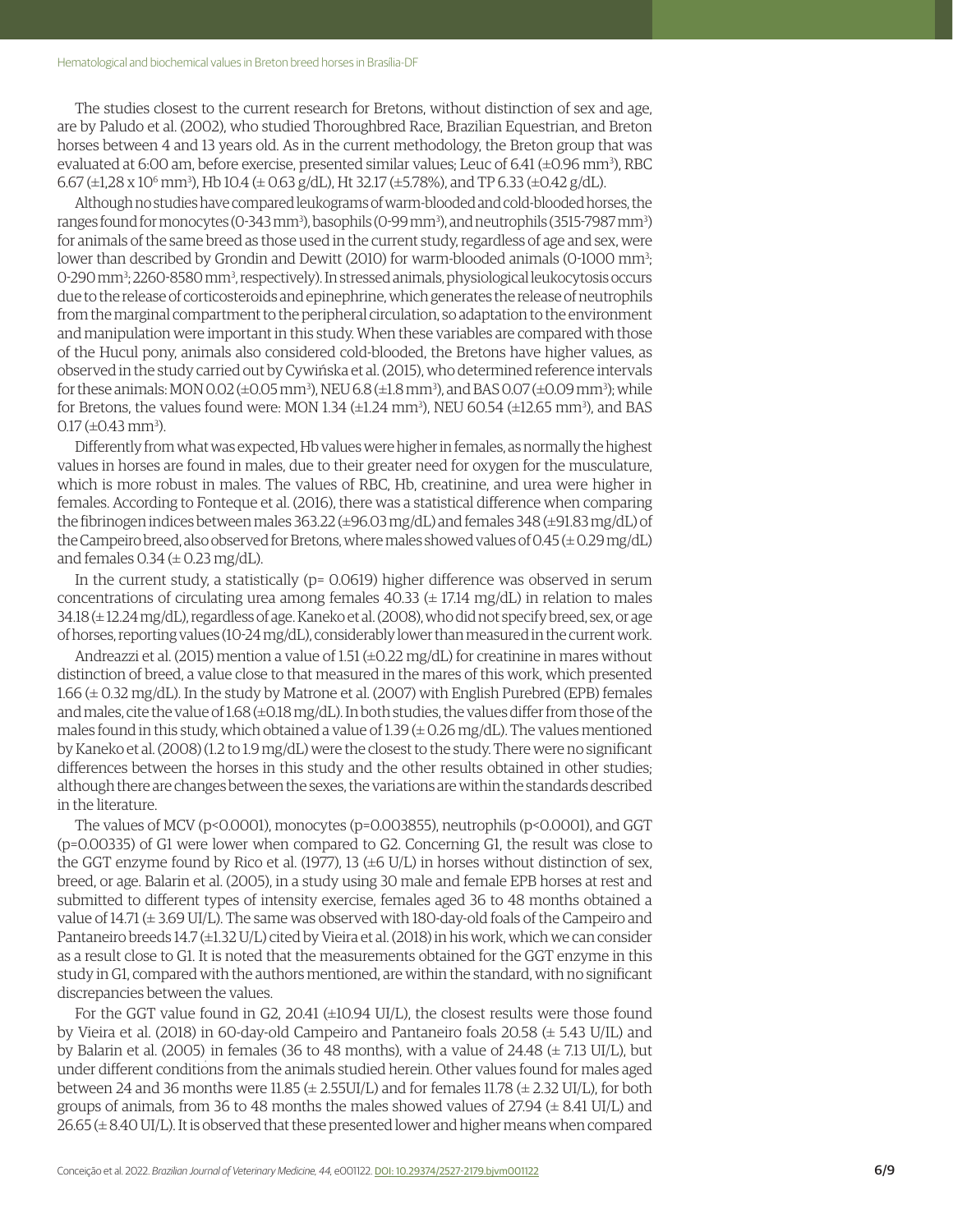with the results of G1 and G2 in the current study. It is worth mentioning that the values found by Balarin et al. (2005) and used to compare with those found in the current study, were for horses at rest before performing exercise at intensity.

In the current study, there was no statistical difference in age for the variable RBC, where generally the response of older individuals may present a reduction in the action of sympathetic nervous activity and/or circulating catecholamines, resulting in levels of distinct splenic contraction, determining variation in the number of red blood cells. In the studies by Cebulj-Kadunc et al. (2002) with Lipizzaner, the red blood cell count in males, 8.16  $(\pm 0.06 \times 10^6/\mathrm{mm}^3)$  was higher than in females, 7.53 (±0.07 x 10<sup>6</sup> /mm<sup>3</sup>), differently from Bretons, where RBC values were higher in females, 7.53 ( $\pm$  0.91x 10 $^6$  /mm3), than in males, 7.14 ( $\pm$  0.94 x 10 $^6$  /mm3). Also according to this study, the Ht (l l-1) of Lipizzaners was higher than in the horses with warm blood (0.37-0.49) and lower (0.32-0.52) than horses with cold blood, which is explained due to the fact that the warmblooded horses have a smaller RBC size and, consequently, a greater number, when compared to the cold-blooded horses. For the Bretons (32.96 - 46.85) this coincides with the findings for the animals with cold blood, consistent with the citation that these animals have lower hematimetric values, in addition to differing between groups, with values for females being higher than for males, and the animals of G2 (10-26 years) presenting higher values than those of G1 (4-9 years).

Satué et al. (2017) point out that the normal value of platelets in horses varies between 100-350,000/μL. Comparing between the Bretons, the females had lower platelet values than the males, but when comparing the results of the females of different ages, the older animals (10-26 years) had higher platelet values than the younger animals (4- 9 years), in the same way as the males, where the older males presented higher values than the younger males.

G1 lymphocyte values were statistically (p<0.0001) higher than G2 values, which is expected, as the leukocyte response to corticosteroids may vary according to age, being higher in young, more stressed animals (Paludo et al., 2002). For monocytes and lymphocytes (absolute), males of both age groups showed higher values than females, however, in G2 males the values were highest. This same behavior occurred for the variables eosinophils (% and absolute) and CK, and eosinophilia was expected, since in older animals it may be associated with prolonged exposure to the parasites.

The CK enzyme has the function of phosphorylation of creatine and actively participates in energy metabolism of various tissues, including muscle tissue. After exercise or muscle injury, it is rapidly released into the bloodstream and its activity peaks 4-12 hours later (Kingston, 2008). According to Balarin et al. (2005), the measurement obtained for CK was 185.37 (± 39.70 UI/L) for males aged 24 to 36 months, a lower mean value than the G1, 192.11 (±67.43 UI/L- ) males described here. Females of the same age group had a mean of 170.26 (± 47.55 UI/L), thus the other females of 36 and 48 months of age showed a value of 172.83  $(\pm 47.04 \text{ UI/L})$ , similar results for both sexes of the G2 in the current study, mainly for the females that presented values of 173.56  $(\pm 75.01 \text{ U/IL})$ . The other females of 36 and 48 months of age had a mean of  $187.10 \ (\pm 86.80 \ UI/L)$ , a mean close to that of G1 males,  $192.11 \left(\pm 67.43 \text{ UI/L}\right)$ . Faced with a muscle injury, the joint analysis of the serum activity of AST and CK makes it possible to identify the time elapsed since the injury. In addition to muscle enzymes, other parameters can be used to assess exercise intensity and the animal's general health, such as urea, creatinine, and albumin (Paludo et al., 2002).

Regarding the albumin and AST variables, in the G1 group, females had the highest values, and in the G2 group the values were lower (Table 6). Matrone et al. (2007) obtained the measurement of 318.1 ( $\pm$ 129.5 UI/L) for AST, a result close to G2 for males 319.63 ( $\pm$  61.76 UI/L). In the study by Balarin et al. (2005), the mean of 300.99 ( $\pm$  84.94UI/L) for females aged 36 to 48 months was similar to the value of females from G1 300.83  $(\pm 102.86 \text{ UI/L})$ . Considering the results referring to the other ages used by Balarin et al. (2005), AST measurements were lower for both females and males in this study. Kaneko et al. (2008), obtained a mean of 296 ( $\pm$  70 U/L), demonstrating the minimal differences between the Bretons and other authors.

Regarding albumin, Breton females had higher values in the G1 group than the G2 group, this being close to that measured for mares considered as cold-blooded 28.53  $(\pm 2.18 \text{ g/dL})$ , in the study of Pađen et al. (2014).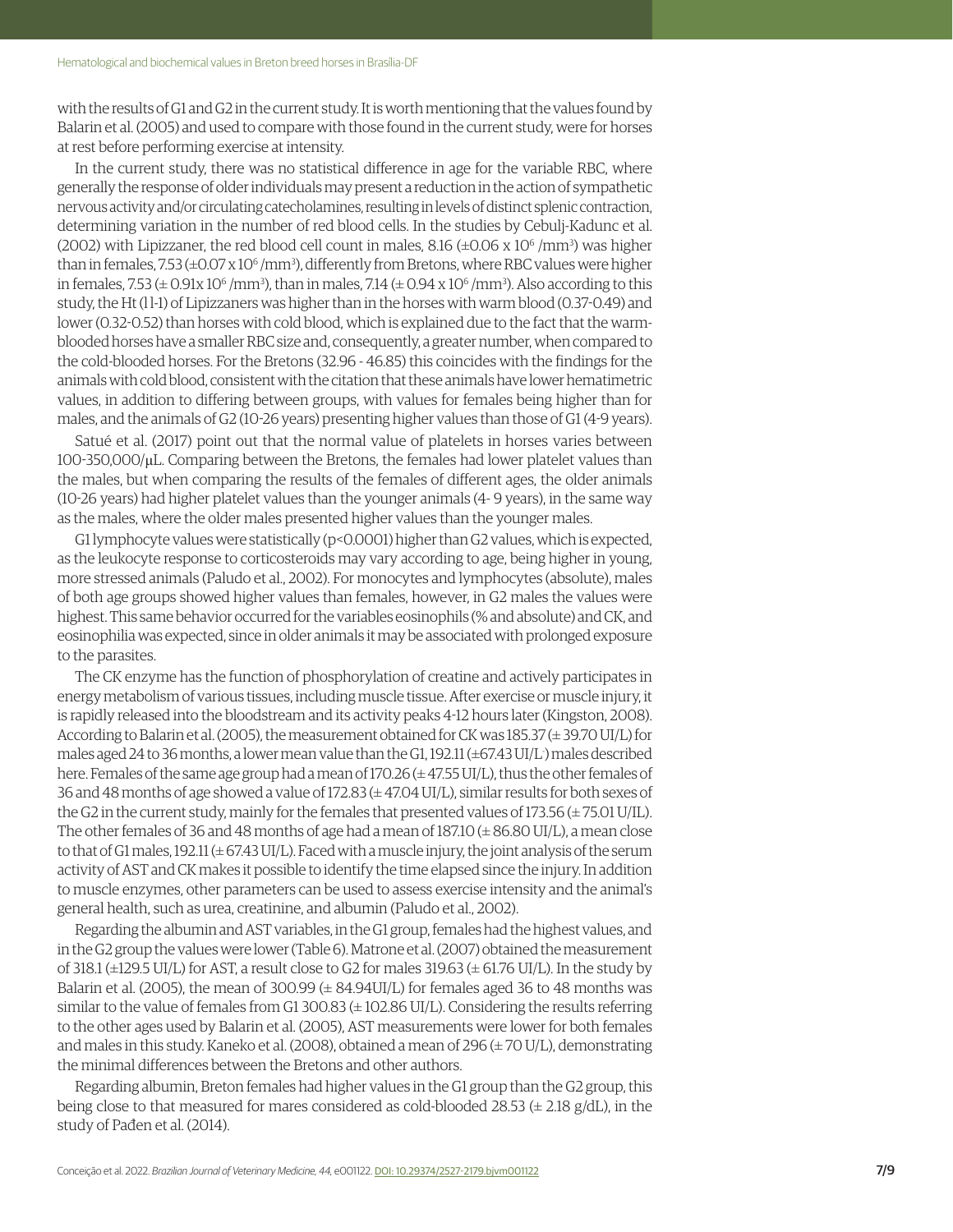#### **Conclusions**

It is concluded that Breton horses present hematological values similar to animals considered cold-blooded and biochemical values similar to those considered warm-blooded, as well as variations in relation to animal age and sex. Thus, these characteristics must be taken into account when interpreting the blood count and biochemistry in this breed, in horses that are in conditions similar to those of the current study.

### Ethics statement

The research has been approved at the UNICEPLAC Ethics Committee on the Use of Animals (License 021/2016).

### Financial support

No source of funding was received.

## Conflict of interests

No conflicts of interest have been declared.

# Authors' contributions

FFCBC, BHVM, PAS, TGM, GAS and RCC - Development of methodology; preparation and writing the initial draft. HCAT - Application of statistical study data, Review and Editing manuscript. FFCBC, BHVM, TGM and RCC - Writing, Review and Editing manuscript.

### Availability of complementary results

Place where the study was conducted: the work was carried out 32nd Field Artillery Group (GAC) of the Brazilian Army in Brasília, DF, Brazil and Laboratório de Patologia Clínica Veterinária/ Departamento de Medicina Veterinária, UNICEPLAC, Brasília, DF, Brazil.

### **References**

- Andreazzi, M. A., Cavalieri, F. B., Emanuelli, I. P., Sandri, V. S., Barizão, G., & Simonelli, S. M. (2015). Avaliação da bioquímica sanguínea em éguas gestantes. *Archives of Veterinary Science*, *20*(2), 1-9. [http://dx.doi.org/10.5380/](https://doi.org/10.5380/avs.v20i2.40663) [avs.v20i2.40663](https://doi.org/10.5380/avs.v20i2.40663).
- Anjos, U. U. (2008, Month Day). *Planejamento de experimentos*. http://www.de.ufpb.br/~ulisses/disciplinas/ planejamento de experimento.pdf
- Associação Brasileira de Criadores do Cavalo Bretão. (2021, July 7). *História da raça no Brasil*. https://www. cavalo-bretao.com.br/histria-da-raa-no-brasil
- Balarin, M. R. S., Lopes, R. S., Kohayagawa, A., Laposy, C. B., & Fonteque, J. H. (2005). Avaliação da glicemia e da atividade sérica de aspartato aminotransferase, creatinoquinase, gama-glutamiltransferase e lactato desidrogenase em equinos puro sangue inglês (EPB) submetidos a exercícios de diferentes intensidades. *Semina: Ciências Agrárias*, *26*(2), 211-218. [http://dx.doi.org/10.5433/1679-0359.2005v26n2p211](https://doi.org/10.5433/1679-0359.2005v26n2p211).
- Brockus, C. W. (2011). Erythrocytes. In K. S. Latimer (Ed.), *Duncan and Prasse's veterinary laboratory medicine: Clinical pathology* (5th ed., pp. 3-44). Wiley-Blackwell.
- Cavalry Regiment of Guard. (2022, January 13). *Histórico*. http://www.1rcg.eb.mil.br/index.php/editoria-e
- Čebulj‐Kadunc, N., Božič, M., Kosec, M., & Cestnik, V. (2002). The influence of age and gender on haematological parameter in Lippizan horses. *Journal of Veterinary Medicine,* 49(4), 217-221. http://dx.doi.org/10.1046/j.1439- 0442.2002.00439.x. PMid:12069265.
- Cowell, R. L., & Tyler, R. D. (2002). *Diagnostic Citology and Hematology of the Horse* (2nd ed.). Mosby.
- Cywińska, A., Czopowicz, M., Witkowski, L., Górecka, R., Degórski, A., Guzera, M., Szczubełek, P., Turło, A., Schollenberger, A., & Winnicka, A. (2015). Reference intervals for selected hematological and biochemical variables in Hucul horses. *Polish Journal of Veterinary Sciences*, *18*(2), 439-445. [http://dx.doi.org/10.1515/pjvs-](https://doi.org/10.1515/pjvs-2015-0056)[2015-0056](https://doi.org/10.1515/pjvs-2015-0056). [PMid:26172196.](https://www.ncbi.nlm.nih.gov/entrez/query.fcgi?cmd=Retrieve&db=PubMed&list_uids=26172196&dopt=Abstract)
- Dias, D. C. R., Rocha, J. S., Mello, F. M., El-Bachá, R. S., & Ayres, M. C. C. (2011). Influência do exercício sobre o hemograma, enzimas marcadoras de lesão muscular e índice de peroxidação de biomoléculas em equinos submetidos à atividade de salto. *Revista Brasileira de Ciência Veterinária*, *18*(1), 32-35.